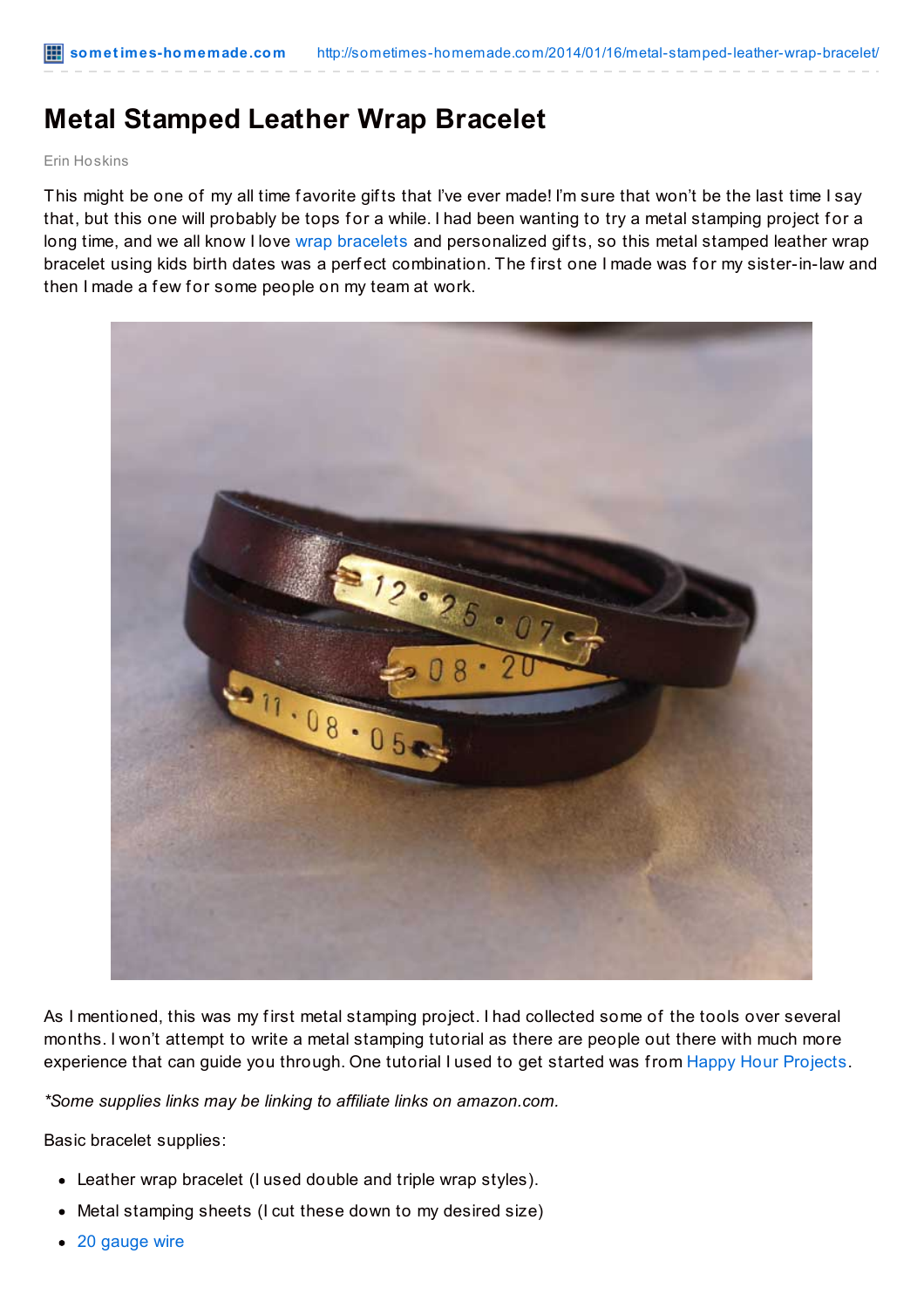## Tools:

- Metal [stamping](http://www.amazon.com/gp/product/B002TND0LW/ref=as_li_ss_tl?ie=UTF8&camp=1789&creative=390957&creativeASIN=B002TND0LW&linkCode=as2&tag=sometihomema-20) set with numbers, I also used a period sign from a basic [punctuation](http://www.amazon.com/gp/product/B00ARD3HXM/ref=as_li_ss_tl?ie=UTF8&camp=1789&creative=390957&creativeASIN=B00ARD3HXM&linkCode=as2&tag=sometihomema-20) set.
- Steel [bench](http://www.amazon.com/gp/product/B004JLX3EG/ref=as_li_ss_tl?ie=UTF8&camp=1789&creative=390957&creativeASIN=B004JLX3EG&linkCode=as2&tag=sometihomema-20) block
- Hammer
- Wire cutter
- Metal cutter
- Pliers
- Metal hole [punch](http://www.amazon.com/gp/product/B005VEEJKW/ref=as_li_ss_tl?ie=UTF8&camp=1789&creative=390957&creativeASIN=B005VEEJKW&linkCode=as2&tag=sometihomema-20)
- Black Sharpie
- Rubbing alcohol
- cotton cloth

First I cut small rectangles from my metal sheets. I cut them approximately the same width of my bracelet figuring I'd cut them down a bit after I stamped them. For length it was purely trial and error based on the size of my metal stamped numbers.

I taped down my metal piece to the steel bench block and stamped the month date and year of the child's birthday with a period between each set of numbers.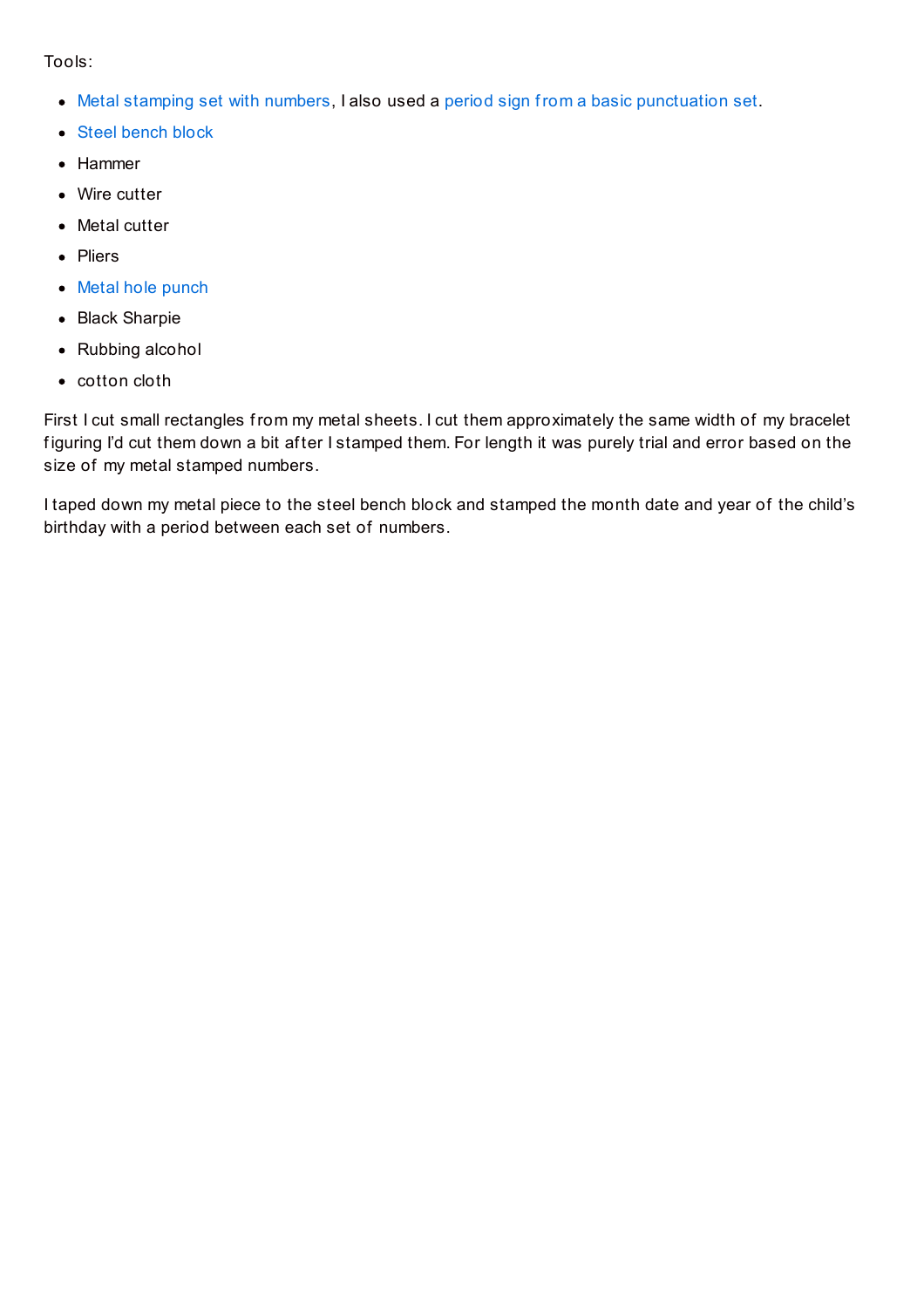

To darken the dates, I used a Sharpie marker and then rubbed it off gently with a cotton cloth with rubbing alcohol on it. This leaves the numbers darkened but not the rest of the metal.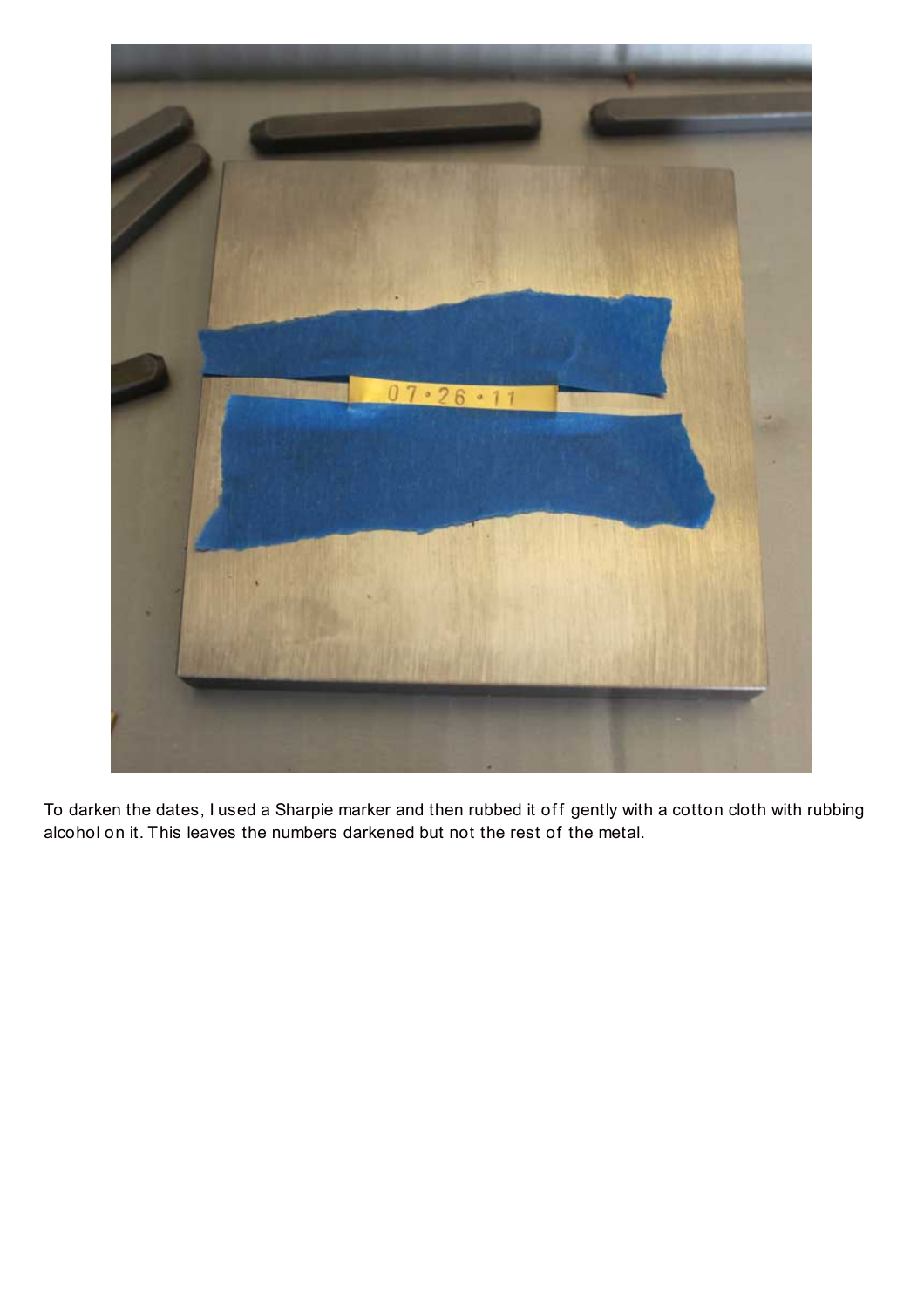

After that I put a hole in each end of each of the metal rectangles so that I could attach them to the leather wrap bracelet.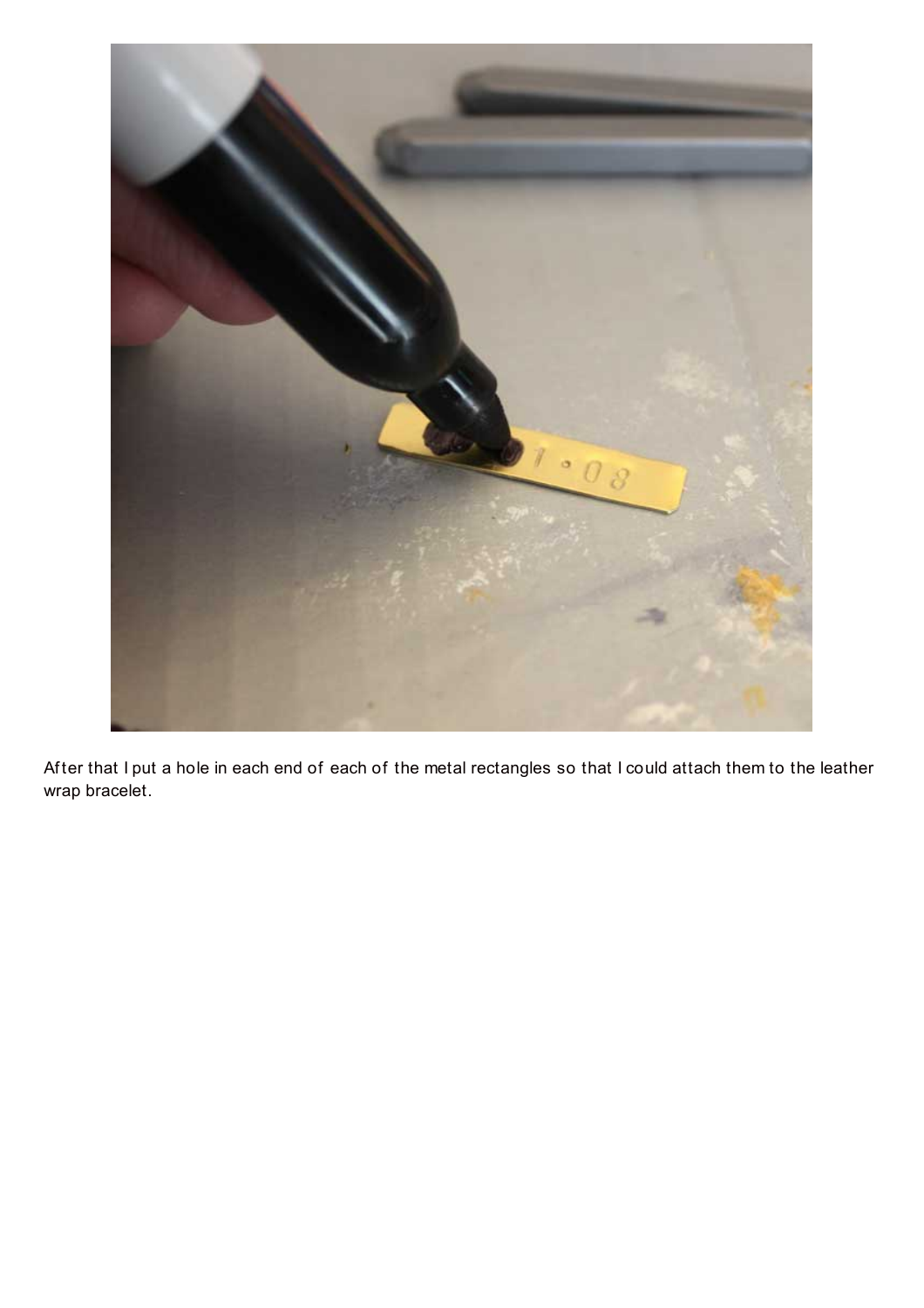

Then I created the holes in the the leather wrap bracelet, two for each hole on the metal stamped rectangle. This took a bit of measuring against my wrist to decide where I wanted the metal rectangles and then where to place the holes.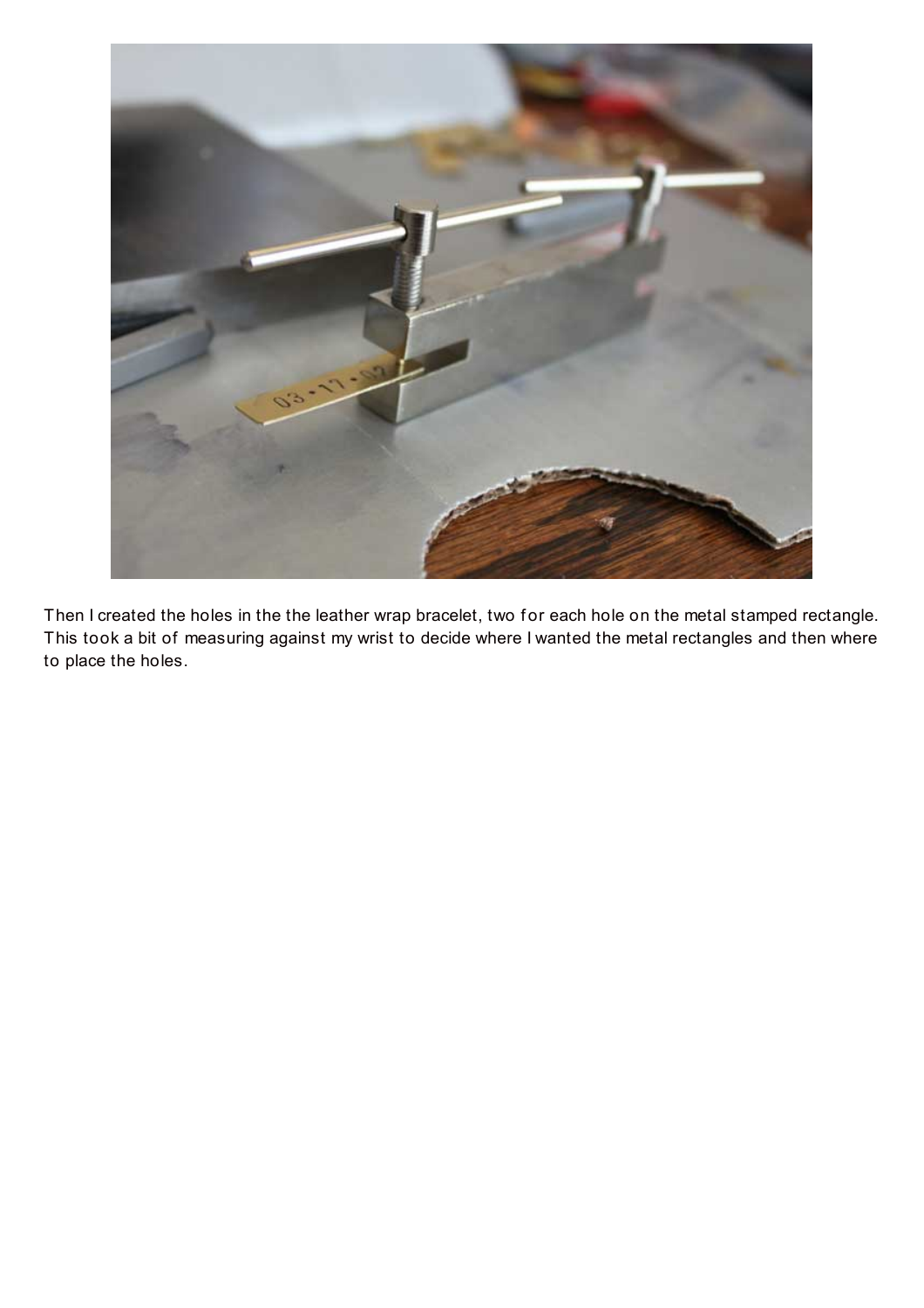

Originally I thought I was going to use jump rings to f asten my stamped metal rectangles to the leather wrap bracelet, but after a few attempts, I gave up. I bought some 20 guage wire and looped it through each hole and then overlapped them on top.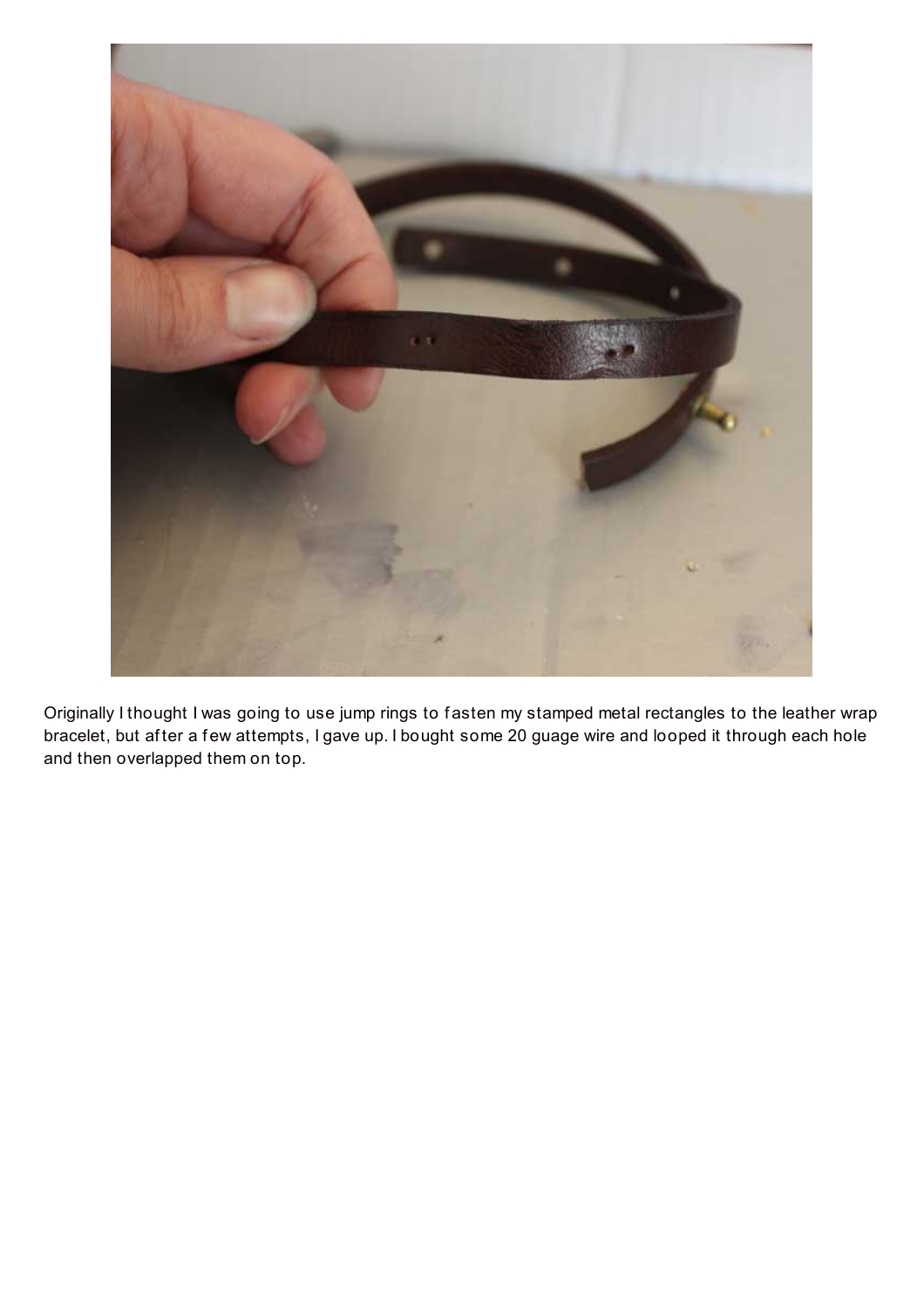

Finally I trimmed the wire and tried to make sure it was as smooth as possible so it wouldn't catch on things.

I'm so happy with how they turned out. They are a little imperfect looking which is part of what I love about them – varying darkness of the numbers and some are a little uneven.

Here's the triple wrap bracelet I made for my sister-in-law.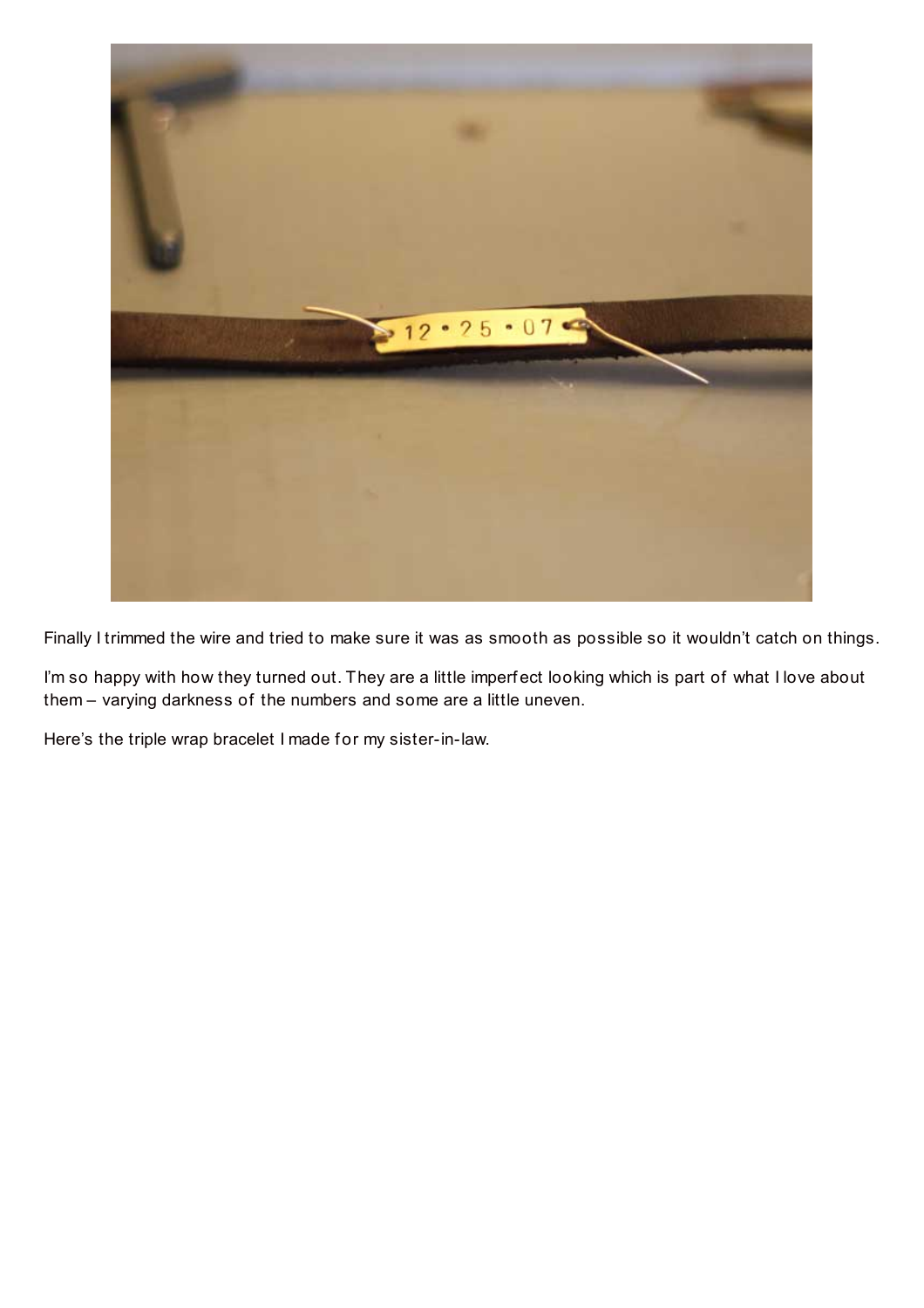

Then I made some double wrap bracelets for a few people on my team, some in gold and some in silver.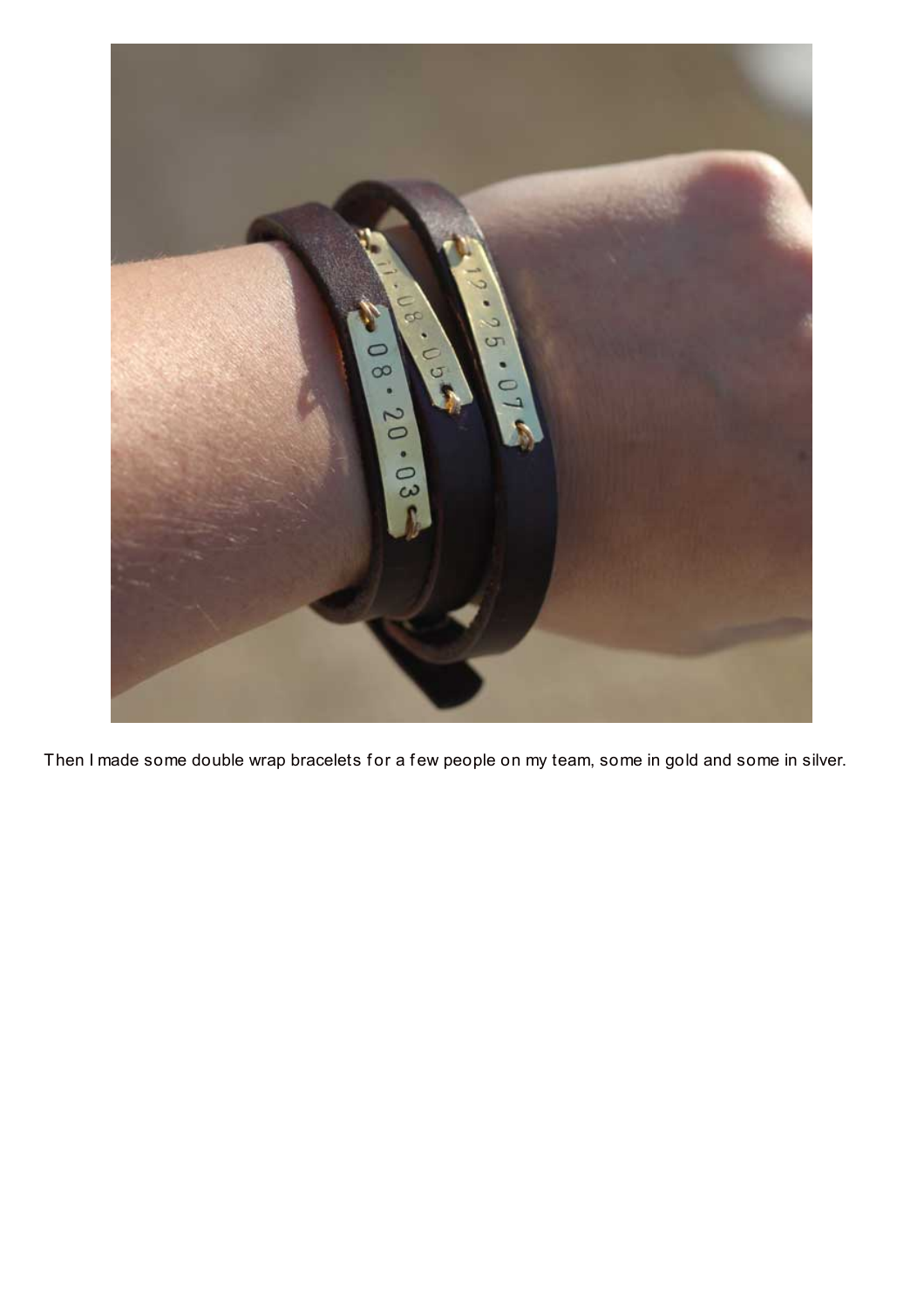